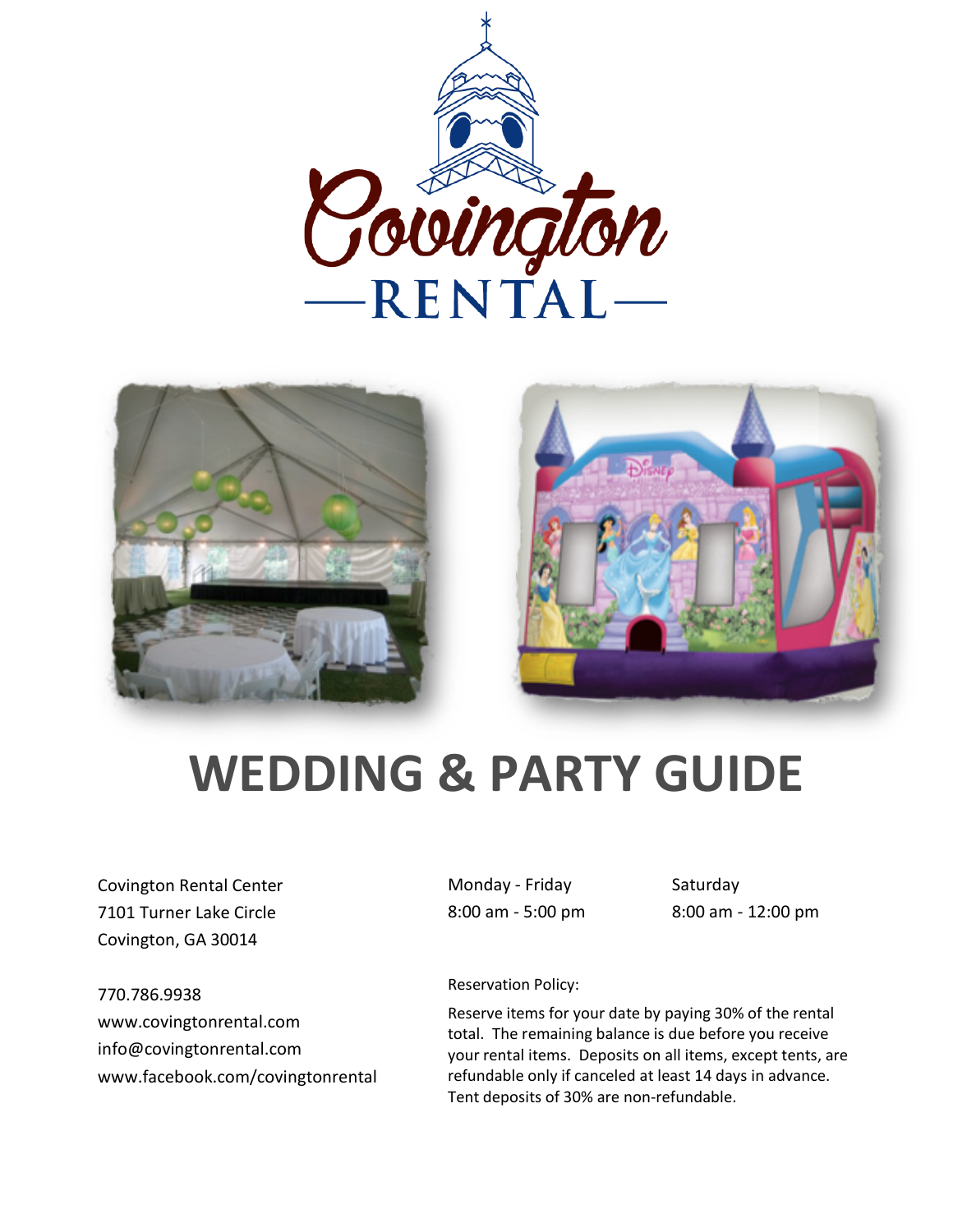| <b>Tables</b>                                 |         |
|-----------------------------------------------|---------|
| 6'X 30" Rectangle Banquet, seats 6-8 people   | \$9.00  |
| 8' X 30" Rectangle Banguet, seats 8-10 people | \$10,00 |
| 6' X 30" Children's Tables                    | \$9.00  |
| 36" Round, seats 2-4 people                   | \$9.00  |
| 48" Round, seats 6-8 people                   | \$10,00 |
| 60" Round, seats 8-10 people                  | \$11.00 |
| High Boy, 30" Cocktail Table                  | \$10.00 |

| <b>Chairs</b>     |        |
|-------------------|--------|
| Black, folding    | \$1.50 |
| White, folding    | \$1.60 |
| Children's Chair  | \$1.50 |
| Stool, Bar Height | \$5.00 |

| <b>Tablecloths</b> |         |
|--------------------|---------|
| <b>BANQUET</b>     |         |
| 60" X 120"         | \$10.00 |
| 90" X 132"         | \$18.00 |
| 90" X 156"         | \$20.00 |
|                    |         |
| <b>ROUND</b>       |         |
| 90"                | \$10.50 |
| 96"                | \$11.00 |
| 108''              | \$13.00 |
| 120''              | \$15.00 |
|                    |         |
| <b>OVERLAY</b>     |         |
| 60" X 60"          | \$7.00  |
| 72" X 72"          | \$9.00  |
| 80: X 80"          | \$11.00 |
| 90" X 90"          | \$14.50 |
| 90" Round Lace     | \$10.00 |
|                    |         |
| <b>OTHER</b>       |         |
| Napkins            | \$0.60  |

| <b>Punch Bowls and Beverage Servers</b> |         |
|-----------------------------------------|---------|
| 3 Gallon Glass                          | \$12.00 |
| 3 Gallon Stainless, Silver or Gold Trim | \$15.00 |
| 5 Gallon Stainless, Silver or Gold Trim | \$20.00 |
| 5 Gallon Insulated Beverage Server      | \$20.00 |
| 5 Gallon Stainless Beverage Dispenser   | \$30.00 |

| <b>Chafing Dishes and Food Warmers</b>  |         |
|-----------------------------------------|---------|
| 4 Quart Round, Gold Trim                | \$19.00 |
| 5 Quart Round, Silver Trim or Glass Top | \$16.00 |
| 6 Quart Oval, Gold Trim                 | \$22.00 |
| 8 Quart Rectangle, Gold Trim            | \$24.00 |
| 8 Quart Rectangle, Scroll               | \$22.00 |
| Food Carrier, Cambro                    | \$30.00 |

| <b>Serving Trays and Cake Stands</b>     |         |
|------------------------------------------|---------|
| Small, 15" Round w/ Silver or Gold Trim  | \$10.00 |
| Medium, 20" Round w/ Silver or Gold Trim | \$11.00 |
| Large, 25" Round w/ Silver or Gold Trim  | \$12.00 |
| Large Silver Plated w/ Handles           | \$14.00 |
| Medium Silver Plated w/ Handles          | \$12.00 |
| <b>Small Scroll Silver</b>               | \$10.00 |
| <b>Medium Scroll Silver</b>              | \$12.00 |
| Large Scroll Silver                      | \$14.00 |
| 3 Tier Tray, Silver or Gold Trim         | \$20.00 |
| <b>Big Dipper</b>                        | \$18.00 |
| Waiter's Tray w/ Stand                   | \$11.00 |
| Cake Riser, Round or Square              | \$20.00 |
| Cake Fountain                            | \$30.00 |

| <b>Fountains</b>                 |         |
|----------------------------------|---------|
| 5 Gallon Lighted, w/ Silver Trim | \$55.00 |
| 5 Gallon Lighted, w/ Gold Trim   | \$55.00 |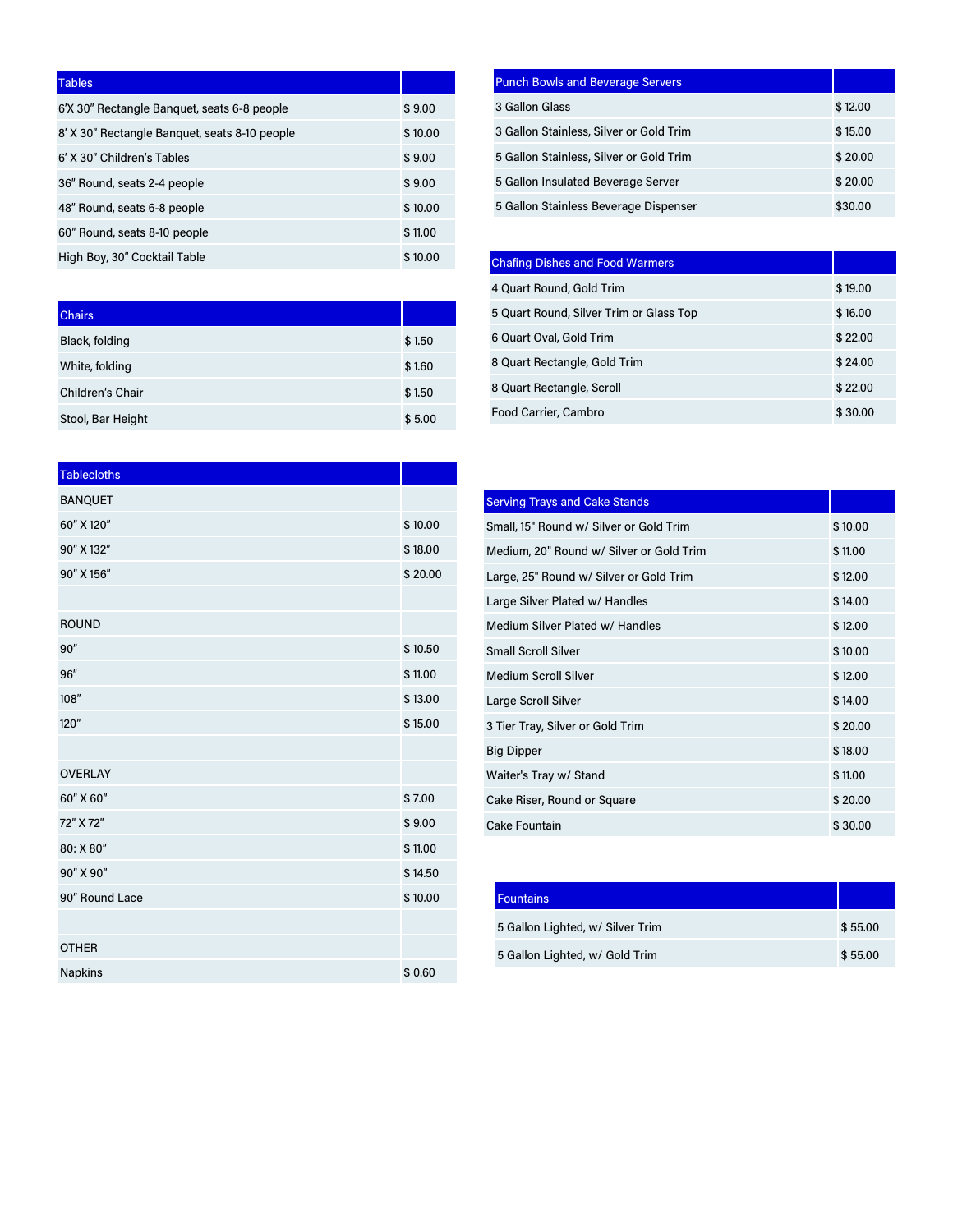| Candelabras                                      |               |          |
|--------------------------------------------------|---------------|----------|
|                                                  | Nickel/Silver | or Brass |
| 1 Light Aisle Marker, Free Standing or Clip-on   |               | \$10.00  |
| 3 Light Unity                                    |               | \$15.00  |
| 7 Light Adjustable                               |               | \$18.00  |
| 9 Light Adjustable, Brass only                   |               | \$20.00  |
| 13 Light Tree                                    |               | \$25.00  |
| 15 Light Spiral                                  |               | \$26.50  |
| 15 Light Arch                                    |               | \$30.00  |
| 10 Light Attachment for 15 Light Arch            |               | \$10.00  |
| 18 Light Double Heart, Brass Only                |               | \$32.00  |
| (All Candelabras include 15" Mechanical Candles) |               |          |
| Mechanical Candles - 8", 12", or 15"             |               | \$2.00   |
| <b>Candle Lighters</b>                           |               | \$6.00   |
| Kneeling Bench                                   |               | \$24.00  |
| <b>Register Stand</b>                            |               | \$18.00  |

| <b>Arches</b>                                         |          |
|-------------------------------------------------------|----------|
| Oval Arch, Brass                                      | \$40.00  |
| Colonnade Arch                                        | \$120.00 |
| 4 Panel White Lattice Screen                          | \$28.00  |
| Create your own colonnade arch with our many columns! |          |
|                                                       |          |

| <b>Plant Stands and Columns</b>         |         |
|-----------------------------------------|---------|
| Brass Stands, 8", 12", 16", 20", or 24" | \$3.00  |
| Brass, 38"                              | \$7.00  |
| Brass, Adjustable                       | \$7.00  |
| Lattice, White                          | \$10.00 |
| White Columns, 12"                      | \$8.00  |
| White Columns, 24"                      | \$10.00 |
| White Columns, 32"                      | \$12.00 |
| White Columns, 36" Square               | \$14.00 |
| White Columns, 40"                      | \$14.00 |
| White Columns, Wide Round 45"           | \$17.00 |
| White Columns, 72"                      | \$19.00 |
| White Columns, 96"                      | \$24.00 |
| Colonnade Pediment, Straight or Curved  | \$16.00 |
| <b>White Balustrades</b>                | \$16.00 |

| <b>Accessories</b>           |         |
|------------------------------|---------|
| <b>Reception Mailbox</b>     | \$20.00 |
| White Wishing Well           | \$20.00 |
| Hurricane Globe w/ 8" Candle | \$7.00  |
| <b>Mirror Centerpiece</b>    | \$2.00  |

| <b>Flowers or Greenery</b> |         |
|----------------------------|---------|
| Baskets w/ Greenery        | \$12.00 |
| White Urn, 19" Fern        | \$15.00 |
| White Urn, 27" Fern        | \$20.00 |

| China                                                          |        |
|----------------------------------------------------------------|--------|
| Dinner Plate, 10" (call or see website for patterns available) | \$0.55 |
| Salad Plate, 7"                                                | \$0.50 |
| Salad/ Soup Bowl, 7"                                           | \$0.50 |
| <b>Bread and Butter Plate</b>                                  | \$0.50 |
| Coffee Cup, 7 1/2 oz.                                          | \$0.50 |
| Saucer, 6"                                                     | \$0.50 |
| <b>Creamer and Sugar Set</b>                                   | \$5.00 |
| Salt & Pepper Shaker Set                                       | \$3.00 |

| Flatware,                                     |        |
|-----------------------------------------------|--------|
| Stainless, Chateau Pattern / Hammered Pattern | \$0.55 |
| Silver, Vanessa                               | \$0.80 |
| Serving Spoons, Stainless 12"                 | \$0.50 |
| Serving Spoons, Silver 12"                    | \$1.00 |
| <b>Utility Tongs</b>                          | \$1.00 |

| <b>Coffee Makers and Urns</b>            |         |
|------------------------------------------|---------|
| 60 Cup Stainless                         | \$18.00 |
| 100 Cup                                  | \$18.00 |
| 80 Cup Stainless w/ Gold Trim Coffee Urn | \$35.00 |
| 50 Cup Silver Coffee Urn                 | \$35.00 |

| Glassware                      |        |
|--------------------------------|--------|
| Clear Plate, 8"                | \$0.50 |
| Punch Cup, 6 oz.               | \$0.50 |
| Champagne Glass, 4 oz.         | \$0.50 |
| Fluted Glass, 6 oz.            | \$0.50 |
| Red Wine Glass, 6 1/2 oz.      | \$0.50 |
| White Wine Glass, 61/2 oz.     | \$0.50 |
| Water / Tea Goblet, 10 1/2 oz. | \$0.50 |
| Hi Ball Glass, 9 oz.           | \$0.50 |
| Pilsner Glass, 12 oz.          | \$0.50 |
| Salt & Pepper Shaker Set       | \$3.00 |
| Water Pitcher, Plastic         | \$1.25 |

| <b>Coolers, and Bar Equipment</b> |         |
|-----------------------------------|---------|
| Cooler, 120 Quart                 | \$12.00 |
| Party Cooler on Wheels            | \$12.00 |
| Portable Bar                      | \$75.00 |